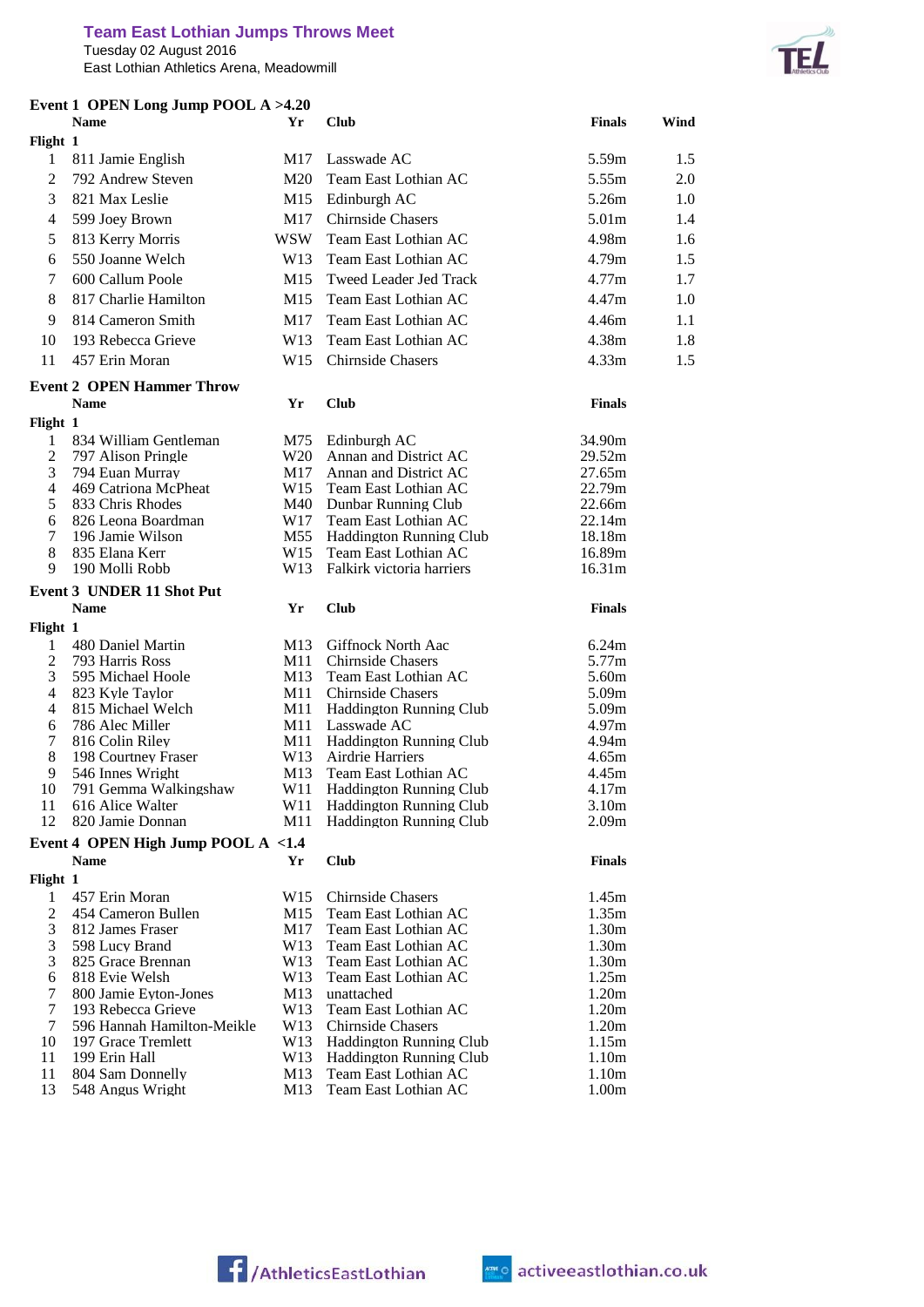## **Team East Lothian Jumps Throws Meet**

Tuesday 02 August 2016

East Lothian Athletics Arena, Meadowmill



|                     | <b>Event 7 OPEN Shot Put POOL A</b>                     |                        |                                                  |                   |                                          |
|---------------------|---------------------------------------------------------|------------------------|--------------------------------------------------|-------------------|------------------------------------------|
|                     | <b>Name</b>                                             | Yr                     | <b>Club</b>                                      | <b>Finals</b>     |                                          |
| Flight 1            |                                                         |                        |                                                  |                   |                                          |
| 1<br>$\overline{2}$ | 806 Keira Waddell<br>567 Adam Hoole                     | W <sub>15</sub><br>M15 | <b>Chirnside Chasers</b><br>Team East Lothian AC | 8.77m<br>8.72m    |                                          |
| 3                   | 838 Jordan Robbins                                      | M17                    | Team East Lothian AC                             | 8.69m             |                                          |
| 4                   | 613 Isaac Johnston                                      | M13                    | Edinburgh AC                                     | 8.54m             |                                          |
| 5                   | 827 David Boardman                                      | M45                    | Team East Lothian AC                             | 8.35m             |                                          |
| 6                   | 798 Catrina Pringle                                     | W20                    | Annan and District AC                            | 7.94m             |                                          |
| 7                   | 828 Finn Sutherland                                     | M15                    | unattached                                       | 7.55m             |                                          |
| 8<br>9              | 826 Leona Boardman<br>822 Megan Anderson                | W17<br>W15             | Team East Lothian AC<br><b>Chirnside Chasers</b> | 7.23m<br>6.82m    |                                          |
| 10                  | 200 Heather Kinghorn                                    |                        | M15 Lasswade AC                                  | 6.44m             |                                          |
| 11                  | 191 Abbie Robb                                          |                        | W15 Falkirk victoria harriers                    | 6.42m             |                                          |
|                     | <b>Event 6 UNDER 11 Long Jump</b>                       |                        |                                                  |                   |                                          |
|                     | <b>Name</b>                                             | Yr                     | <b>Club</b>                                      | <b>Finals</b>     | Wind                                     |
| Flight 1            |                                                         |                        |                                                  |                   |                                          |
| 1                   | 480 Daniel Martin                                       | M13                    | Giffnock North Aac                               | 4.06m             | 3.2                                      |
| 2                   | 595 Michael Hoole                                       | M13                    | Team East Lothian AC                             | 3.70m             | 1.4                                      |
| 3                   | 823 Kyle Taylor                                         | M11                    | <b>Chirnside Chasers</b>                         | 3.67m             | <b>NWI</b>                               |
| 4                   | 837 Robbie Clark                                        | M11                    | <b>Haddington Running Club</b>                   | 3.39 <sub>m</sub> | 1.0                                      |
| 5                   | 816 Colin Riley                                         | M11                    | <b>Haddington Running Club</b>                   | 3.29m             | 1.4                                      |
| 6                   | 786 Alec Miller                                         | M11                    | Lasswade AC                                      | 3.20m             | 1.2                                      |
| 7                   | 546 Innes Wright                                        | M13                    | Team East Lothian AC                             | 3.13m             | 2.4                                      |
| 8                   | 198 Courtney Fraser                                     | W13                    | Airdrie Harriers                                 | 3.04 <sub>m</sub> | 1.4                                      |
| 9                   | 616 Alice Walter                                        | W11                    | Haddington Running Club                          | 3.03 <sub>m</sub> | 2.5                                      |
| 10                  | 791 Gemma Walkingshaw                                   | W11                    | Haddington Running Club                          | 2.62m             | 1.4                                      |
| 11                  | 820 Jamie Donnan                                        | M11                    | <b>Haddington Running Club</b>                   | 2.57m             | 0.7                                      |
| 12                  | 805 Anna Smart                                          | W11                    | <b>Haddington Running Club</b>                   | 2.33 <sub>m</sub> | 1.2                                      |
|                     |                                                         |                        |                                                  |                   |                                          |
|                     |                                                         |                        |                                                  |                   |                                          |
|                     | <b>Event 5 OPEN Javelin Throw POOL A</b><br><b>Name</b> | Yr                     | <b>Club</b>                                      | <b>Finals</b>     |                                          |
| Flight 1            |                                                         |                        |                                                  |                   |                                          |
| 1                   | 558 Alexandra Vallance                                  | W17                    | <b>Chirnside Chasers</b>                         | 32.80m            |                                          |
| $\mathfrak{2}$      | 563 Connor Currie                                       | M15                    | Team East Lothian AC                             | 32.47m            |                                          |
| 3                   | 799 Euan Waugh                                          | M17                    | Annan and District AC                            | 31.14m            |                                          |
| 4                   | 567 Adam Hoole                                          | M15                    | Team East Lothian AC                             | 24.92m            |                                          |
| 5<br>6              | 600 Callum Poole<br>597 Mark Ingram                     | M15<br>M17             | Tweed Leader Jed Track<br>Team East Lothian AC   | 24.06m            |                                          |
|                     |                                                         |                        |                                                  | 23.90m            |                                          |
|                     | <b>Event 9 OPEN Long Jump POOL B</b><br><b>Name</b>     | Yr                     | <b>Club</b>                                      | <b>Finals</b>     |                                          |
| Flight 1            |                                                         |                        |                                                  |                   |                                          |
| 1                   | 596 Hannah Hamilton-Meikle                              | W13                    | <b>Chirnside Chasers</b>                         | 4.03m             | Wind<br>0.9                              |
| $\overline{c}$      | 800 Jamie Eyton-Jones                                   | M13                    | unattached                                       | 3.96m             |                                          |
| 3                   | 825 Grace Brennan                                       | W13                    | Team East Lothian AC                             | 3.93 <sub>m</sub> |                                          |
| $\overline{4}$      | 803 David Cathcart                                      | M13                    | <b>Moorfoot Runners</b>                          | 3.90m             |                                          |
| 5                   | 195 Laura Buchan                                        | W13                    | Team East Lothian AC                             | 3.76m             |                                          |
| 6                   | 548 Angus Wright                                        | M13                    | Team East Lothian AC                             | 3.59 <sub>m</sub> | 0.4<br>0.5<br>$-0.4$<br>$-0.4$<br>$+0.0$ |
| 7                   | 598 Lucy Brand                                          | W13                    | Team East Lothian AC                             | 3.54m             | 0.2                                      |
| 7                   | 461 Emma Johnson                                        | W13                    | Edinburgh AC                                     | 3.54m             |                                          |
| 9                   | 796 Zoe MacDonald                                       | W13                    | Musselburgh & District AC                        | 3.48m             | 0.1<br>$+0.0$                            |
| 9                   | 468 James Walter                                        | M13                    | Team East Lothian AC                             | 3.48m             | $+0.0$                                   |
| 11                  | 824 Isla Taylor                                         | W13                    | <b>Chirnside Chasers</b>                         | 3.34m             |                                          |
| 12                  | 836 Samantha Dagg                                       | W13                    | Tweed Leader Jed Track                           | 3.30m             |                                          |
| 13                  | 197 Grace Tremlett                                      | W13                    | <b>Haddington Running Club</b>                   | 3.27m             | $+0.0$<br>$+0.0$<br>0.7                  |
| 14                  | 832 Amelia Evans                                        | W13                    | unattached                                       | 3.23m             | $+0.0$                                   |
| 15                  | 199 Erin Hall                                           | W13                    | <b>Haddington Running Club</b>                   | 3.12m             |                                          |
| 16                  | 527 Sean La Roche                                       | M13                    | Haddington Running Club                          | 3.04m             | $+0.0$<br>0.1                            |